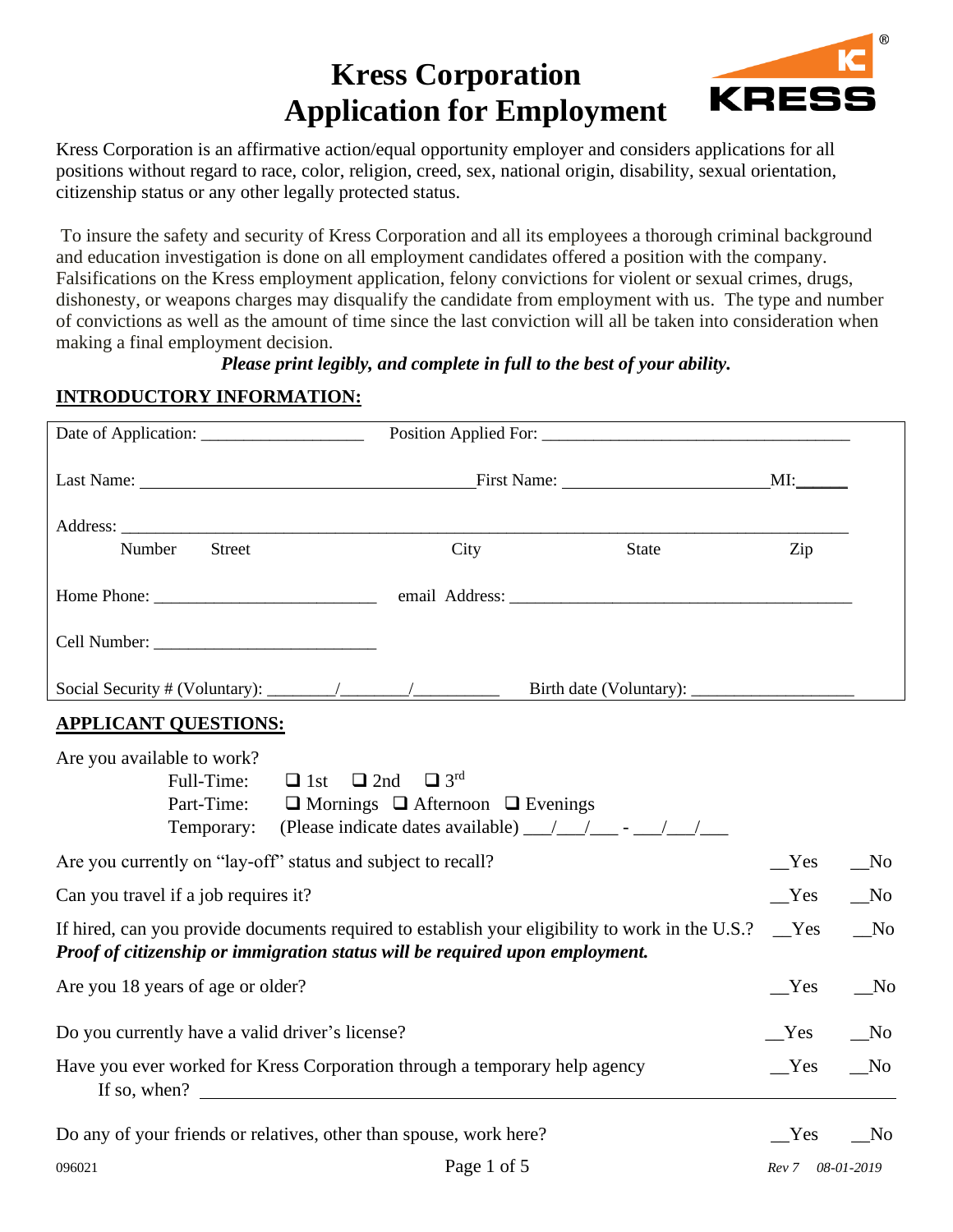| Have you ever worked for Kress Corporation as a Kress employee?<br>If so, when? $\qquad \qquad$ | Yes | N <sub>0</sub> |
|-------------------------------------------------------------------------------------------------|-----|----------------|
| Are you currently employed?                                                                     | Yes | $N$ o          |
| If so, may we contact your present employer?                                                    | Yes | N <sub>0</sub> |
| How did you learn of Kress Corporation?                                                         |     |                |
| <b>EDUCATION:</b>                                                                               |     |                |
| <b>High School or last grade completed:</b>                                                     |     |                |
|                                                                                                 |     |                |
|                                                                                                 |     |                |
| <b>College or Technical School:</b>                                                             |     |                |
|                                                                                                 |     |                |
|                                                                                                 |     |                |
| <b>Other Schooling or Training:</b><br>Name & Address of School: <u>Queenstanding</u>           |     |                |
|                                                                                                 |     |                |
|                                                                                                 |     |                |
|                                                                                                 |     |                |

## **LIST BELOW ADDITIONAL INFORMATION FOR EDUCATION:**

\_\_\_\_\_\_\_\_\_\_\_\_\_\_\_\_\_\_\_\_\_\_\_\_\_\_\_\_\_\_\_\_\_\_\_\_\_\_\_\_\_\_\_\_\_\_\_\_\_\_\_\_\_\_\_\_\_\_\_\_\_\_\_\_\_\_\_\_\_\_\_\_\_\_\_\_\_\_\_\_\_\_\_\_\_\_\_\_\_\_

\_\_\_\_\_\_\_\_\_\_\_\_\_\_\_\_\_\_\_\_\_\_\_\_\_\_\_\_\_\_\_\_\_\_\_\_\_\_\_\_\_\_\_\_\_\_\_\_\_\_\_\_\_\_\_\_\_\_\_\_\_\_\_\_\_\_\_\_\_\_\_\_\_\_\_\_\_\_\_\_\_\_\_\_\_\_\_\_\_\_

\_\_\_\_\_\_\_\_\_\_\_\_\_\_\_\_\_\_\_\_\_\_\_\_\_\_\_\_\_\_\_\_\_\_\_\_\_\_\_\_\_\_\_\_\_\_\_\_\_\_\_\_\_\_\_\_\_\_\_\_\_\_\_\_\_\_\_\_\_\_\_\_\_\_\_\_\_\_\_\_\_\_\_\_\_\_\_\_\_\_

\_\_\_\_\_\_\_\_\_\_\_\_\_\_\_\_\_\_\_\_\_\_\_\_\_\_\_\_\_\_\_\_\_\_\_\_\_\_\_\_\_\_\_\_\_\_\_\_\_\_\_\_\_\_\_\_\_\_\_\_\_\_\_\_\_\_\_\_\_\_\_\_\_\_\_\_\_\_\_\_\_\_\_\_\_\_\_\_\_\_

\_\_\_\_\_\_\_\_\_\_\_\_\_\_\_\_\_\_\_\_\_\_\_\_\_\_\_\_\_\_\_\_\_\_\_\_\_\_\_\_\_\_\_\_\_\_\_\_\_\_\_\_\_\_\_\_\_\_\_\_\_\_\_\_\_\_\_\_\_\_\_\_\_\_\_\_\_\_\_\_\_\_\_\_\_\_\_\_\_\_

\_\_\_\_\_\_\_\_\_\_\_\_\_\_\_\_\_\_\_\_\_\_\_\_\_\_\_\_\_\_\_\_\_\_\_\_\_\_\_\_\_\_\_\_\_\_\_\_\_\_\_\_\_\_\_\_\_\_\_\_\_\_\_\_\_\_\_\_\_\_\_\_\_\_\_\_\_\_\_\_\_\_\_\_\_\_\_\_\_\_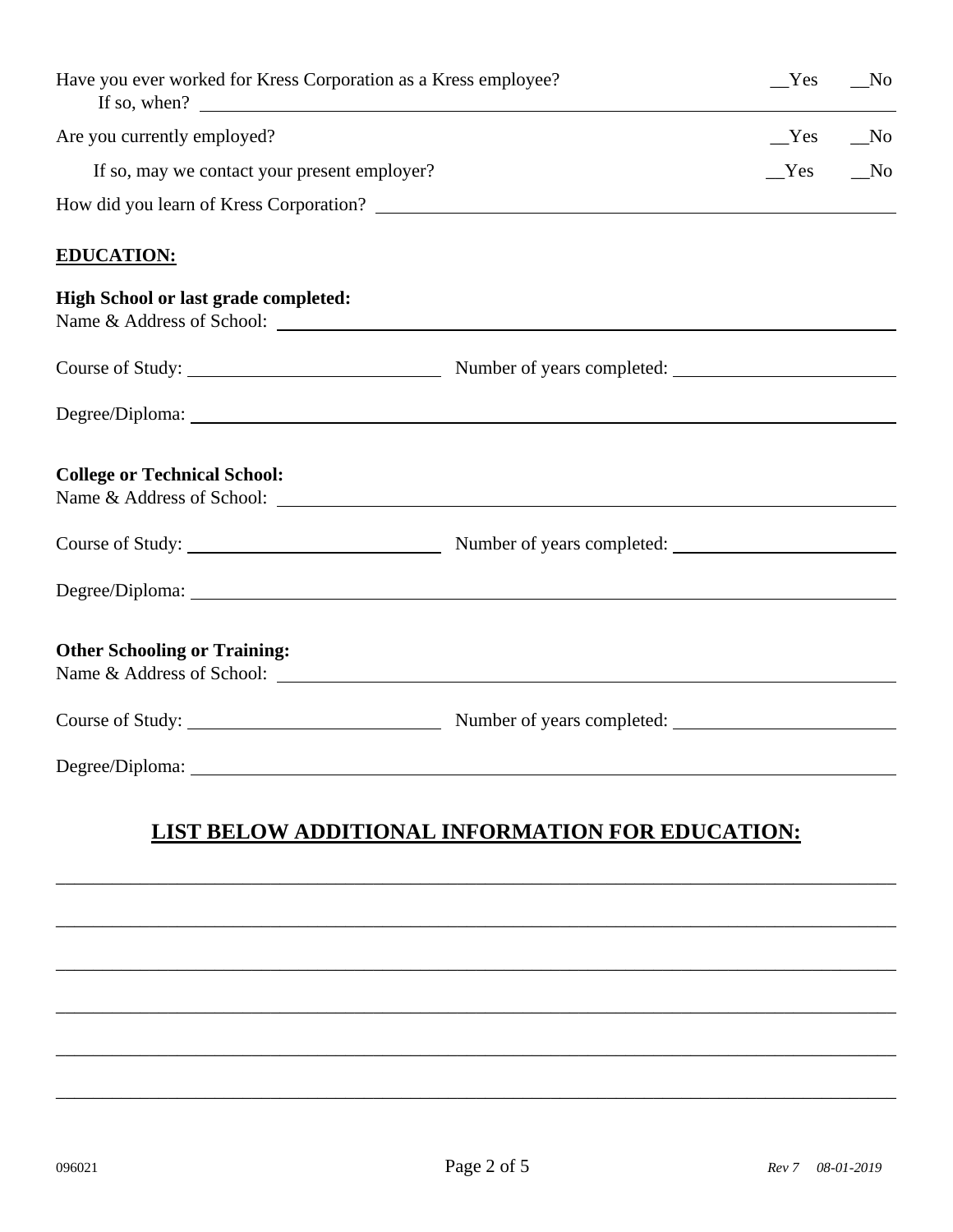# **Employment Experience:**

| Start with your present or last job. Include any job-related military service assignments and volunteer activities.<br>You may exclude organizations which indicate race, color, religion, gender, national origin, disabilities or other |                                                             |  |  |
|-------------------------------------------------------------------------------------------------------------------------------------------------------------------------------------------------------------------------------------------|-------------------------------------------------------------|--|--|
| protected status. Please include history for at least the last 10 years of employment.                                                                                                                                                    |                                                             |  |  |
|                                                                                                                                                                                                                                           |                                                             |  |  |
|                                                                                                                                                                                                                                           |                                                             |  |  |
|                                                                                                                                                                                                                                           |                                                             |  |  |
|                                                                                                                                                                                                                                           |                                                             |  |  |
|                                                                                                                                                                                                                                           |                                                             |  |  |
|                                                                                                                                                                                                                                           |                                                             |  |  |
|                                                                                                                                                                                                                                           | May we contact this employer?                               |  |  |
|                                                                                                                                                                                                                                           |                                                             |  |  |
|                                                                                                                                                                                                                                           |                                                             |  |  |
|                                                                                                                                                                                                                                           |                                                             |  |  |
| Start Date: Date Left:                                                                                                                                                                                                                    |                                                             |  |  |
| Duties:<br><u> 1989 - Johann Stoff, deutscher Stoffen und der Stoffen und der Stoffen und der Stoffen und der Stoffen und der</u>                                                                                                         |                                                             |  |  |
|                                                                                                                                                                                                                                           |                                                             |  |  |
| May we contact this employer?                                                                                                                                                                                                             |                                                             |  |  |
|                                                                                                                                                                                                                                           |                                                             |  |  |
|                                                                                                                                                                                                                                           |                                                             |  |  |
|                                                                                                                                                                                                                                           |                                                             |  |  |
| Start Date: <u>Date Left:</u>                                                                                                                                                                                                             |                                                             |  |  |
| Duties:                                                                                                                                                                                                                                   | <u> 1989 - Johann Stoff, amerikansk politiker (d. 1989)</u> |  |  |
|                                                                                                                                                                                                                                           |                                                             |  |  |
| May we contact this employer?                                                                                                                                                                                                             |                                                             |  |  |
|                                                                                                                                                                                                                                           |                                                             |  |  |
| Address:                                                                                                                                                                                                                                  |                                                             |  |  |
| Position Title:                                                                                                                                                                                                                           | Supervisor:                                                 |  |  |
|                                                                                                                                                                                                                                           |                                                             |  |  |
| Duties:                                                                                                                                                                                                                                   |                                                             |  |  |
|                                                                                                                                                                                                                                           |                                                             |  |  |
| May we contact this employer?                                                                                                                                                                                                             |                                                             |  |  |
|                                                                                                                                                                                                                                           |                                                             |  |  |

#### **Please refer to page 4 of this application for more space to provide additional employment experience.**

### **WORK-RELATED REFERENCES**: **(Do not include relatives.)**

| Name:               | Occupation: | Years Known: | Contact Information: |                     |
|---------------------|-------------|--------------|----------------------|---------------------|
| 1.                  |             |              |                      |                     |
| $\mathcal{L}$<br>∠. |             |              |                      |                     |
| 3.                  |             |              |                      |                     |
| 096021              |             | Page 3 of 5  |                      | 08-01-2019<br>Rev 7 |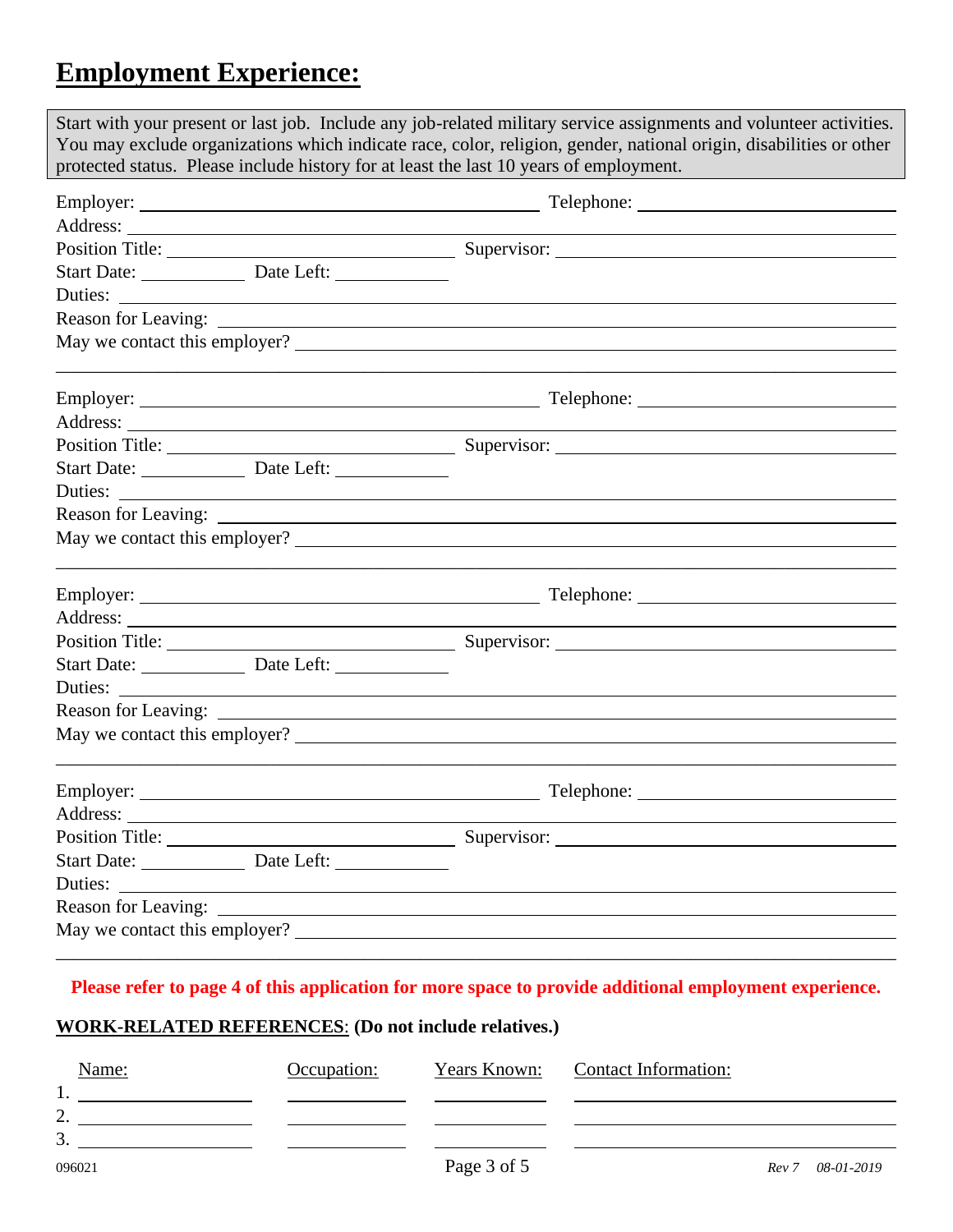### **LIST BELOW ADDITIONAL EMPLOYMENT EXPERIENCE:**

| <b>MILITARY EXPERIENCE:</b> |  |  |
|-----------------------------|--|--|
|                             |  |  |
|                             |  |  |
|                             |  |  |
|                             |  |  |

List professional, trade, business or civic activities and offices held. (You may exclude membership which would reveal gender, race, religion, national origin, age, ancestry, disability or other protected status.)